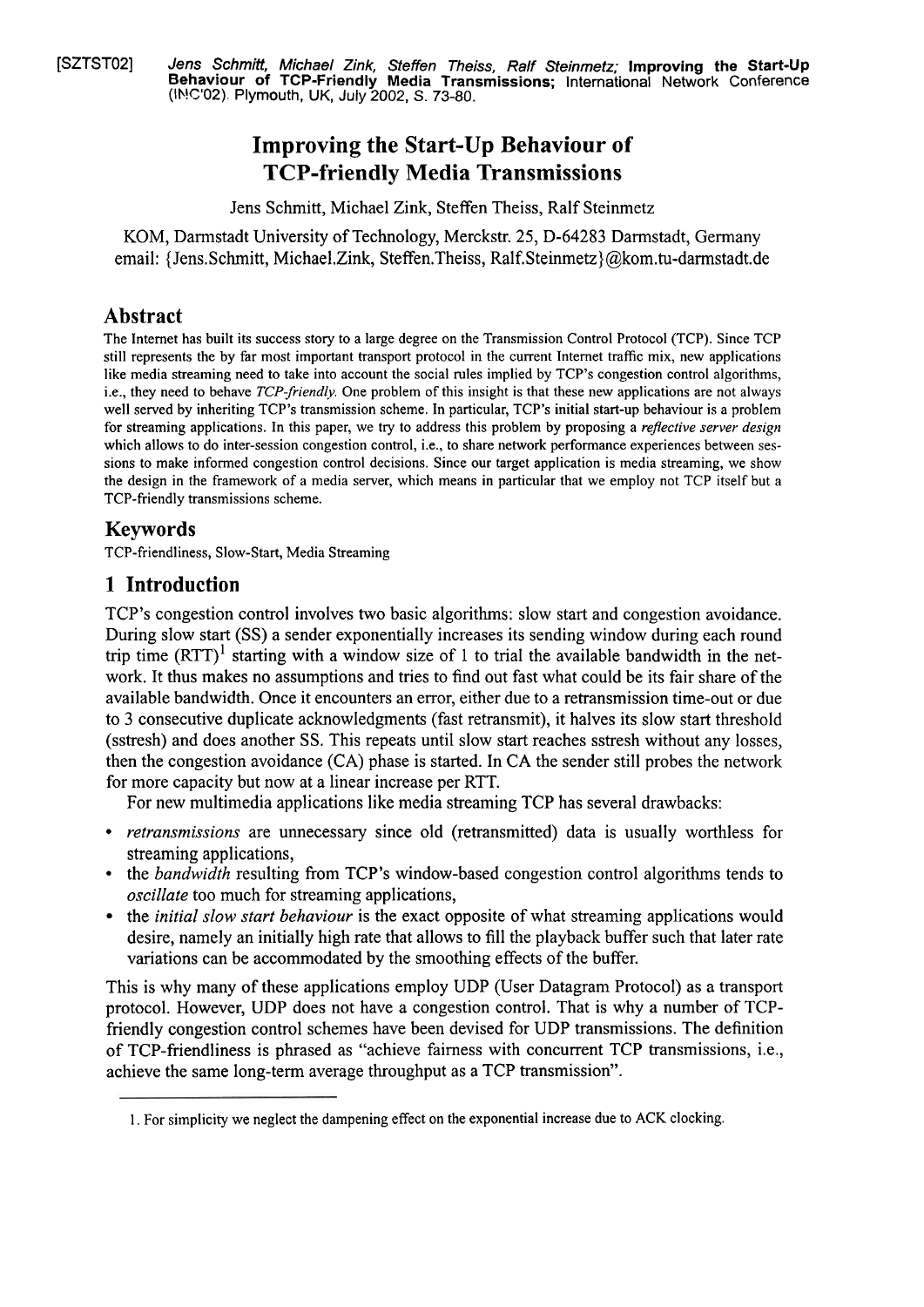If TCP-friendliness is accepted as a MUST in the Intemet it needs to be observed that, while TCP-friendly transmission schemes can avoid the problems of retransmissions and unsteady bandwidth availability to some degree (we will discuss some proposals below), all TCPfriendly protocols inherit TCP's gross start-up behaviour resulting from slow start. Note that TCP's start-up behaviour has for some time been realized as a problem for transfers of short duration as typically seen for HTTP requests. Yet, also for long-term streaming applications in contrast to long-term file transfers the initial transmission performance is of high importance, since they need to present transmitted data (more or less) immediately to the user and it might be especially dissatisfying if the start of a media transmission is badly disturbed or heavily delayed due to a slow filling of the playback buffer (which might make the consumer switch away again). Besides, promising optimizations of media distribution systems like patching may involve short transfers, too (Hua et al. 1998).

On a higher level of abstraction one could argue that TCP is transiently unfair to new sessions which are still in their probing phase. Ideally, one would wish for a new session to start sending with its fair share and immediately go into a CA-like phase. The question now is how could we make a step towards this ideal behaviour. Since our target application is media streaming, we may assume that we have high-performance servers streaming the media towards a large number of clients. We are thus in a situation where TCP's Zero knowledge assumption about the network state at the start of a new transmission towards a client is unnecessarily limiting since such a server could take advantage of the probing of past and concurrent transmissions to the same or **"similar"** clients. The server could thus improve its congestion control decisions by *rejecting* on past decisions I experience and could start the transmission at a higher rate avoiding the SS phase altogether. Of Course, care must be taken to back-off from this rate immediately if the estimation of available bandwidth tums out to be erroneous.

### **2 Related Work** & **Own Contribution**

#### **2.1 TCP-Friendly Transmission Protocols**

The design of TCP-friendly transrnission protocols has recently experienced a lot of attention. **A** nice overview can be found in (Widmer et al. 2001). Their basic rationale is to avoid retransmissions and to improve TCP's oscillating bandwidth behaviour by smoothing the available bandwidth to a session. There is mainly two flavours:

- window-based schemes like (Bansal and Balakrishnan 2001, Jin et al. 2001),
- rate-based schemes like (Rejaie et al. 1999, Floyd et al. 2000, Rhee et al. 2000).

While window-based schemes inherit TCP's favourable self-clocking characteristic and can generally be assumed to react faster to dynamic changes in available bandwidth, rate-based schemes usually achieve a smoother transmission scheme which makes them more favourable for streaming applications. Furthermore, the rate-based TFRC (TCP-Friendly Rate Control) has been shown to react relatively fast to changes and has been extended to the multicast case (Widmer and Handley 2001). For these reasons we chose TFRC as the  $TCP-friendly$  transmission scheme which shall be integrated into our reflective server design.

#### **2.2 Inter-Session Congestion Control**

Directly related to our work is what we call inter-session congestion control. These proposals consider network performance experience from other concurrent or past sessions for their congestion control decisions. (Savage et al. 1999) introduces what they call inter-host congestion control and give some nice introductory motivation for the efficiency gains that may be achievable. Their sharing of congestion control information is solely based on what they call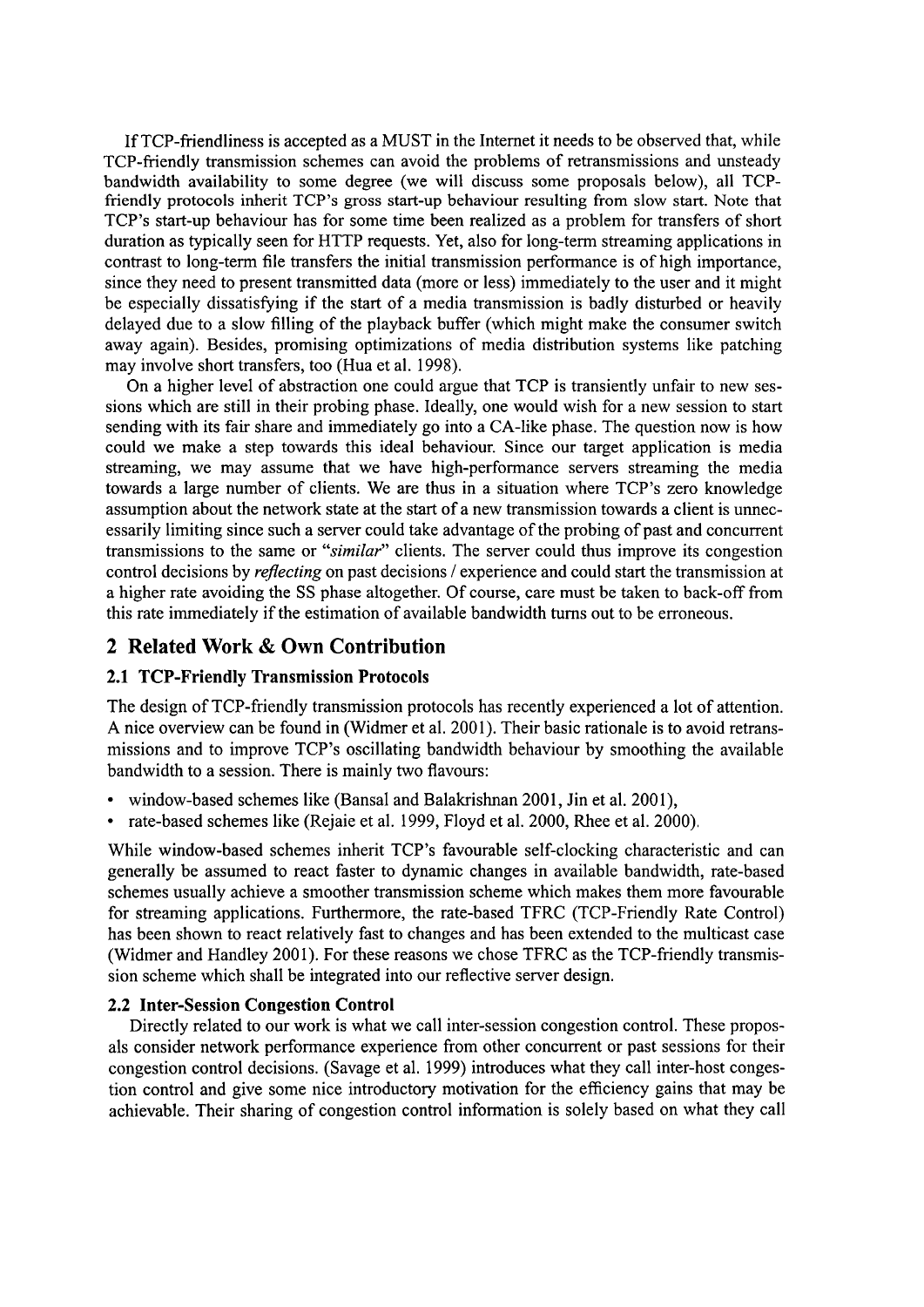network locality, i.e., only destinations that have a common 24-bit subnet mask share information. Their proposal is restricted to TCP transmissions. Along the Same lines yet more detailed is (Zhang et al. 2000), which proposes the use of a gateway. Again this work is only suited for Web-like traffic since only TCP is considered and they only share information between destinations with common 24-bit subnet masks (network locality).

In conclusion, while the above proposals are very interesting, they are specialized for TCP transmissions and may require substantial infrastructure changes due to the gateway approach. Furthermore, they employ a simple rule for sharing congestion control information, which, while it is empirically shown to be a good rule (Zhang et al. 2000), may be too restrictive for the case of a server-based inter-session congestion control for media streaming, which involves compared to a Web server a lesser number of sessions.

### **3 Reflective Media Server Design for Inter-Session Congestion Control**

In this section, we give an overview of the high-level design of our reflective media server. The underlying principles of our reflective media server proposal is to gather past bandwidth availability data, process these data intelligently in order to make more *informed decisions* when starting a new TCP-friendly streaming session.

#### **3.1 Overall Design**

Two different, concurrently performed areas of operation can be distinguished for the reflective media server: the actual handling of media requests and the reflection on the corresponding transmission observations. The latter process of reflection is further on called data management because it involves the gathering and processing of statistical data for past sessions. The results from the data management operations are then exploited in serving the media requests, i.e., in the congestion-controlled transmission of the media objects. The following subtasks for the data management component can be identified:

- data gathering, i.e., record the data from sessions periodically for subsequent sessions,
- data clustering, i.e., explore the data on past and concurrent sessions for similarities in  $\bullet$ order to find maximum sharing rules between the recorded data,
- data prediction, i.e., forecast fair bandwidth share for a session based on the sharing rules constructed in the preceding step.

With respect to the transmission component: as discussed above we focus on the improvement of the start-up behaviour for media streams, i.e., we introduce an informed start which contrasts to slow start by assuming knowledge when choosing an initial transmission speed.

The overall scheme of our refective media server design is depicted in Figure 1.



Figure 1: Reflective Media Server Design.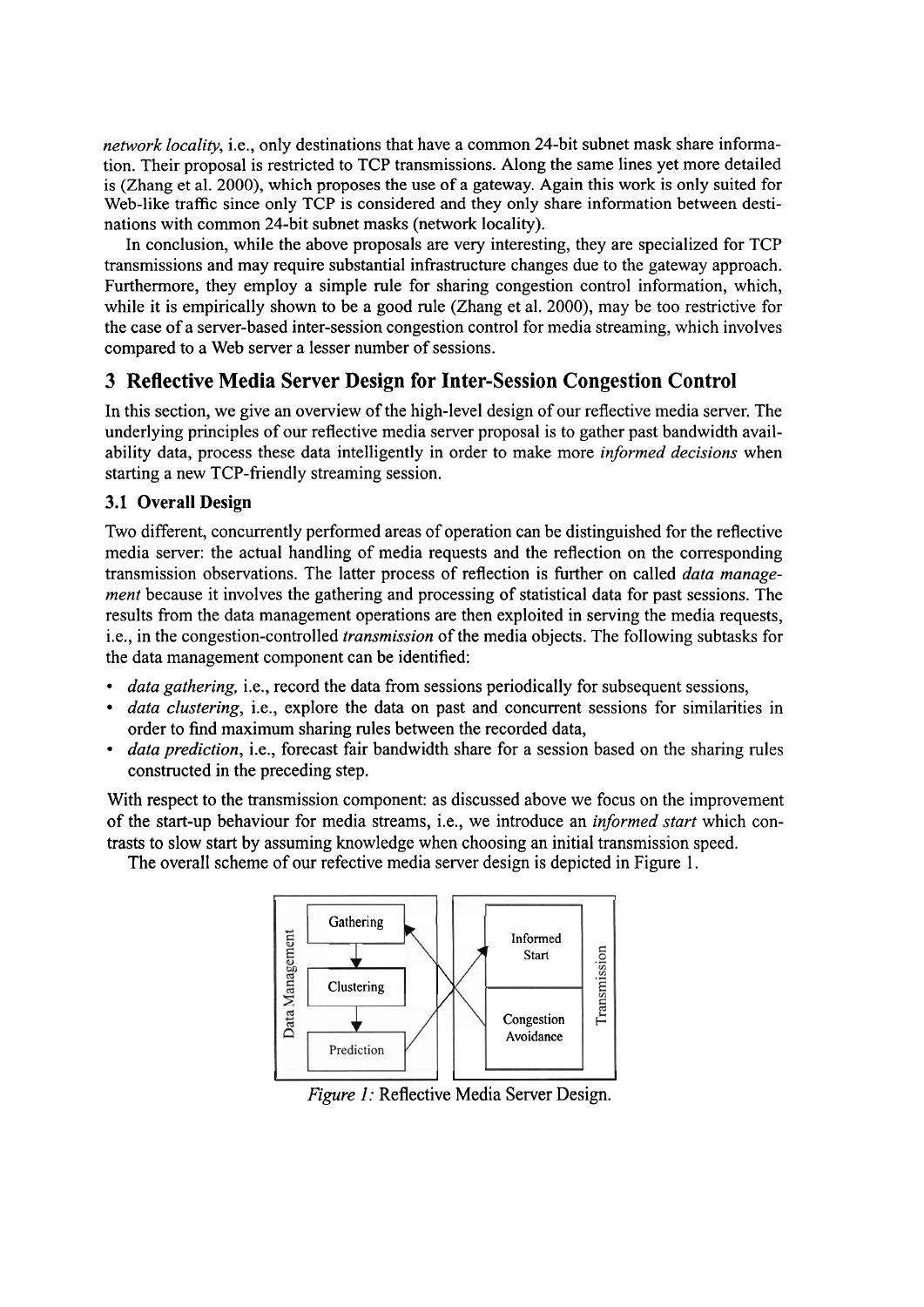#### **3.2 Data Management**

*Data Gathering:* The major questions for data gathering are which data to gather and when. We decided to gather the available bandwidth values after they have reached a certain equilibrium state (i.e., the rate does not vary too much any more). The available bandwidth of each session (identified by the client's destination address) is tracked on two time-scales, one on the order of RTTs and one on the order of minutes. These serve different purposes. The longer time-scale values are used for identifying similar available bandwidth properties for different clients, i.e., they are input for the data clustering task. A time-scale on the order of minutes seems sufficient for that purpose based on the temporal stability observations reported in (Balakrishnan et al. 1997). The shorter time-scale values are used within the data prediction step and therefore need to be very recent.

*Data Clustering:* The data clustering subtask is a preparation step for the actual data prediction in order to make as much use as possible from the given data. In particular, we perform a cluster analysis along the available bandwidth samples of different sessions, which promises more comprehensive sharing rules than for a second-order criterion like network locality, since it allows to capture more similarities between clients / sessions, e.g., like the use of the Same access technology which might always form a bottleneck or the situation when a transatlantic link is underdimensioned and a certain subset of clients is only reachable via this link. So, clients do neither need to share exactly the same bottleneck but only a structurally similar one, nor does the bottleneck need to be close to them. Furthermore, we cluster along available bandwidth trajectories, and not just single values, over relatively large time-scales (24 hours), which also allows to identify temporal similarities.

Since for individual clients the covering of a 24 hour interval by sampled available bandwidth values is likely to be insufficient, we first aggregate the samples of all clients of a network cloud defined by the cornmon 24-bit subnet mask heuristic (network locality). The actual technique we then use for clustering the network clouds is so-called *agglomerative clustering*  based on maximizing the inter-cluster distance while minimizing the intra-cluster distance where we use the euclidean distance norm for the bandwidth trajectories (Gordon 1999). The resulting clusters represent the sharing rules used for data prediction.

*Data Prediction:* The data prediction step takes as an input the short time-scale samples from the data gathering and uses the sharing rules resulting from the data clustering subtask to obtain a Set of sarnples as large as possible to ensure an accurate prediction. The quantity to predict is the fair share of bandwidth available to a new media stream. Note that for different congestion control schemes this value may have to be transformed in the quantity that is relevant for the respective scheme, i.e., for a window-based scheme this has to be transformed into an initial window size (which would require to also sample the RTT, which for ease of discussion we have left out here since our focus is on rate-based schemes).

The actual prediction technique we use is an optimal linear predictor (Papoulis 1991), i.e., we make relatively little assurnptions on the underlying stochastic process. This optimal linear predictor uses the existing realization of the stochastic process of the available bandwidth to set its linear coefficients such that the prediction error is minimized. This is only possible if the underlying process is ergodic, however, the results reported in (Balakrishnan et al. 1997) are encouraging with respect to this assumption. The number of linear coefficients that are employed depend on the number of samples that are available, the more samples are available the more linear coefficients are used resulting in a higher prediction accuracy. So, this is exactly the point where the maximization of the sharing rules is exploited.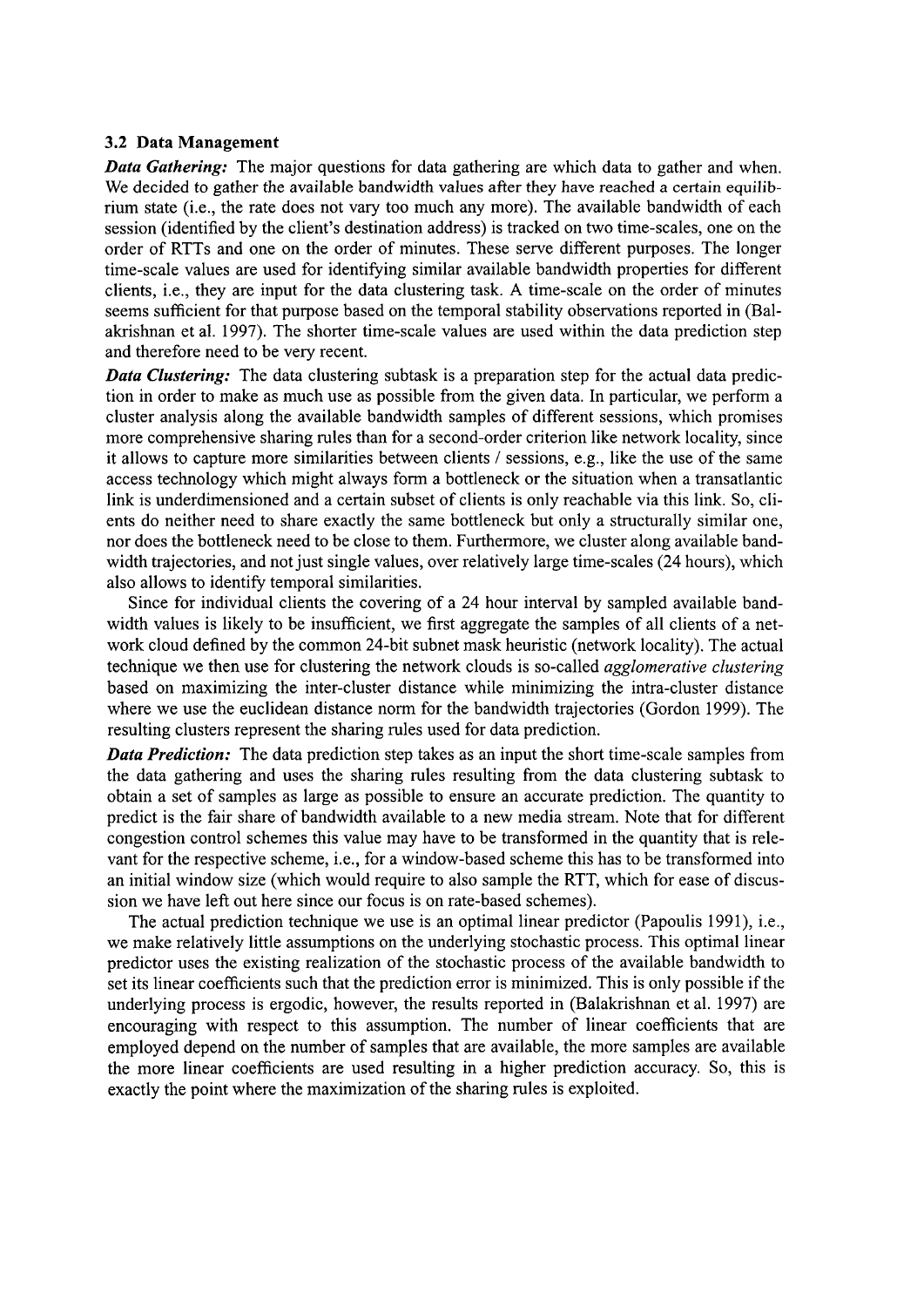#### **3.3 TFRC Transmission Using** *Informed Start*

Concurrently to the data management operations, the actual transmission of media streams takes place. As discussed above we chose TFRC as a (good) exarnple of a TCP-friendly transmission protocol for media streams. Now, we describe how a TFRC-based media streaming can take advantage of the data gathered and evaluated by the data management component to improve a media stream's start-up behaviour by using what we call an *informed start* instead of the normal slow start algorithm. Therefore, we first discuss in a little bit more detail how TFRC works especially at start-up.

At the start-up of a session, TFRC mimics TCP's SS behaviour: it doubles its sending rate every RTT and even tries to emulate TCP's self-clocking characteristic by limiting the sending rate to two times the received bandwidth as reported by the receiver (which sends these reports every RTT). It does so until a loss event occurs. This enables then a receiver-based rough estimation of the loss rate as the corresponding loss rate for half of the current sending rate. This estimated loss rate is returned to the sender and used to compute the allowable sending rate using the TCP rate formula proposed in (Padhye et al. 1998). Furthermore, the sender then turns into a less aggressive CA-like behaviour which is again determined by the TCP rate formula: if the formula results in a higher value than the current sending rate then the sending rate is increased by one packet per RTT.

Assuming we have enough data to make a sensible fair share bandwidth prediction we can avoid the SS-like behaviour and start with the predicted bandwidth, i.e., perform an informed start (1s) and turn to the CA-like phase of TFRC directly. An IS requires, however, special care since the prediction might be wrong. In particular, IS works the following way:

- The transmission starts with the predicted rate. After 1.5 RTT the receiver calculates the corresponding loss rate from the inverse TCP rate formula and sends it towards the sender. It cannot invoke the TCP rate formula before because it requires an estimate of the RTT which is only determined after 1 RTT at the sender and then sent to the receiver (which takes another 0.5 RTT).
- Before the sender receives the first loss rate estimate the sender uses the minimum of predicted rate and received rate as reported by the receiver. This restriction minimizes the negative effect of a wrong prediction for the available fair share of the bandwidth.
- After it got the first loss rate estimation (after 2 RTT), the sender uses TFRC's normal CAlike behaviour further on.
- In case of packet loss two cases must be distinguished:
	- (1) packet loss *before* 2 *RTT:* this indicates that the predicted available bandwidth was too optimistic and the sender should backoff irnmediately in order not to interfere with other TCP sessions. Of Course, due to the packet loss we have a first estimate of the loss rate, however it is very likely to be too pessimistic since due to the overestimation of the allowed sending rate losses are probably excessive. Using that loss rate would consequently lead to an underestimation of the actual allowed sending rate. Fortunately, we also have the received rate as reported by the receiver as a further guide. While the received rate itself is obviously too high because we have been overly aggressive at the start-up, we can take a compromise between underestimating and overestimating the allowed sending rate by taking the mean of the fair bandwidth share as computed by the TCP rate formula and the received bandwidth. When the fair rate eventually becomes higher than the received rate we turn to CA-like TFRC behaviour.
	- (2) packet loss *after* 2 *RTT:* here we just use normal TFRC behaviour, i.e., the loss rate is reported to the sender and the sender adapts its current sending rate.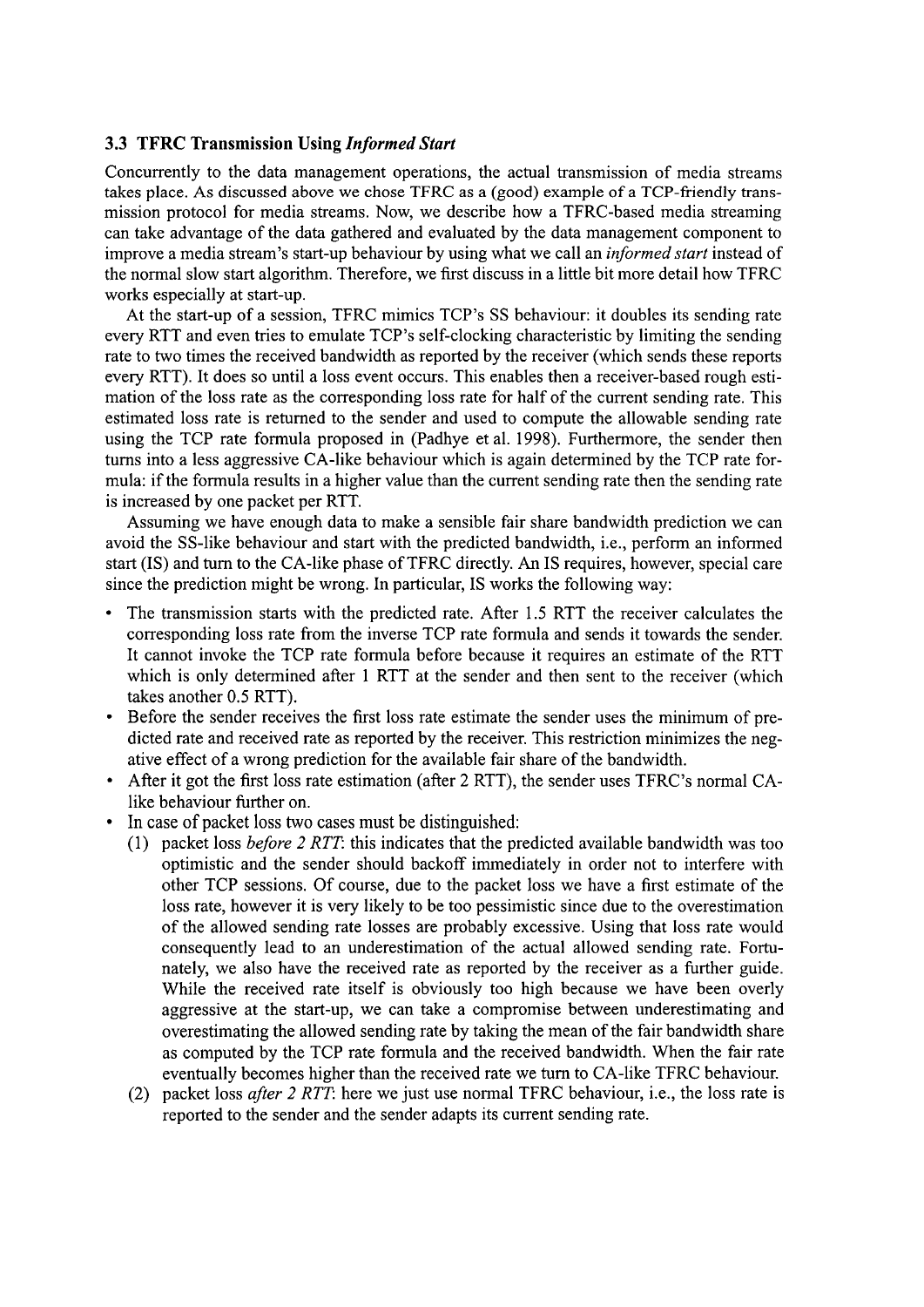A further question that Comes up after this discussion is what happens if we underestimate the currently available bandwidth. Here, the problem is that since we do not use a SS-like trialling of the available bandwidth at the start of a new session we may remain in a state of undemtilizing the fair share for that media stream. However, at least no other sessions suffer and probably for the case of media streaming we should actually reject the request for a new stream if the predicted available bandwidth is too low since we cannot expect our estimate to be too low and it is better not to start a session which can anyway not deliver the quality a user would expect.

### **4 Simulations**

The aim of the following simulation experiments with the ns-2 simulator<sup>2</sup> is to show the basic improvements that can be acheved with an IS over the normal SS-like behaviour of TFRC. They are not about the analysis of the data management component of our reflective media server design, but make extreme assumptions on the outcome of the data management operations: the fair share bandwidth predictions are assumed to be either correct, far too high, or far too low. The simple simulation setup we used for these experiments is shown in Figure 2.



Figure 2: Simulation Setup.

The queue at the bottleneck link uses drop tail, all links are dimensioned at 10 Mb/s (or 1.25 MB/s) with a propagation delay of 10 ms. The TCP senders use TCP Reno (i.e., they employ fast retransmit) and all of them are all started at the beginning of the simulation runs ( $t=0s$ ). At approximately t=4s they achieved an equilibrium state where they shared the available bandwidth at the bottleneck link fairly. Thus at t=4s we started our different versions of TFRC:

- TFRC with usual SS,
- TFRC with IS and correct prediction (CORR), i.e., the fair share bandwidth prediction is 1/  $\bullet$ 21 of 1.25 MB/s ( $\approx$  60 KB/s)
- TFRC with IS and far too high prediction (HIGH), in particular, the fair share bandwidth prediction is 3 times to high ( $\approx 180$  KB/s)
- TFRC with IS and far too low prediction (LOW), in particular, the fair share bandwidth prediction is 3 times to low ( $\approx$  20 KB/s)

In Figure 3, the simulation outcomes for the different scenarios are given. Here, we have depicted the sending behaviour of one of the TCP senders (TCP-Sender  $1<sup>3</sup>$ ) vs. the respective TFRC sending behaviour in the relevant time-scale (from 3s to 15s).

<sup>2.</sup> http://www.isi.edu/nsmam/ns

<sup>3.</sup> The others showed the same behaviour, though with some phase shifts.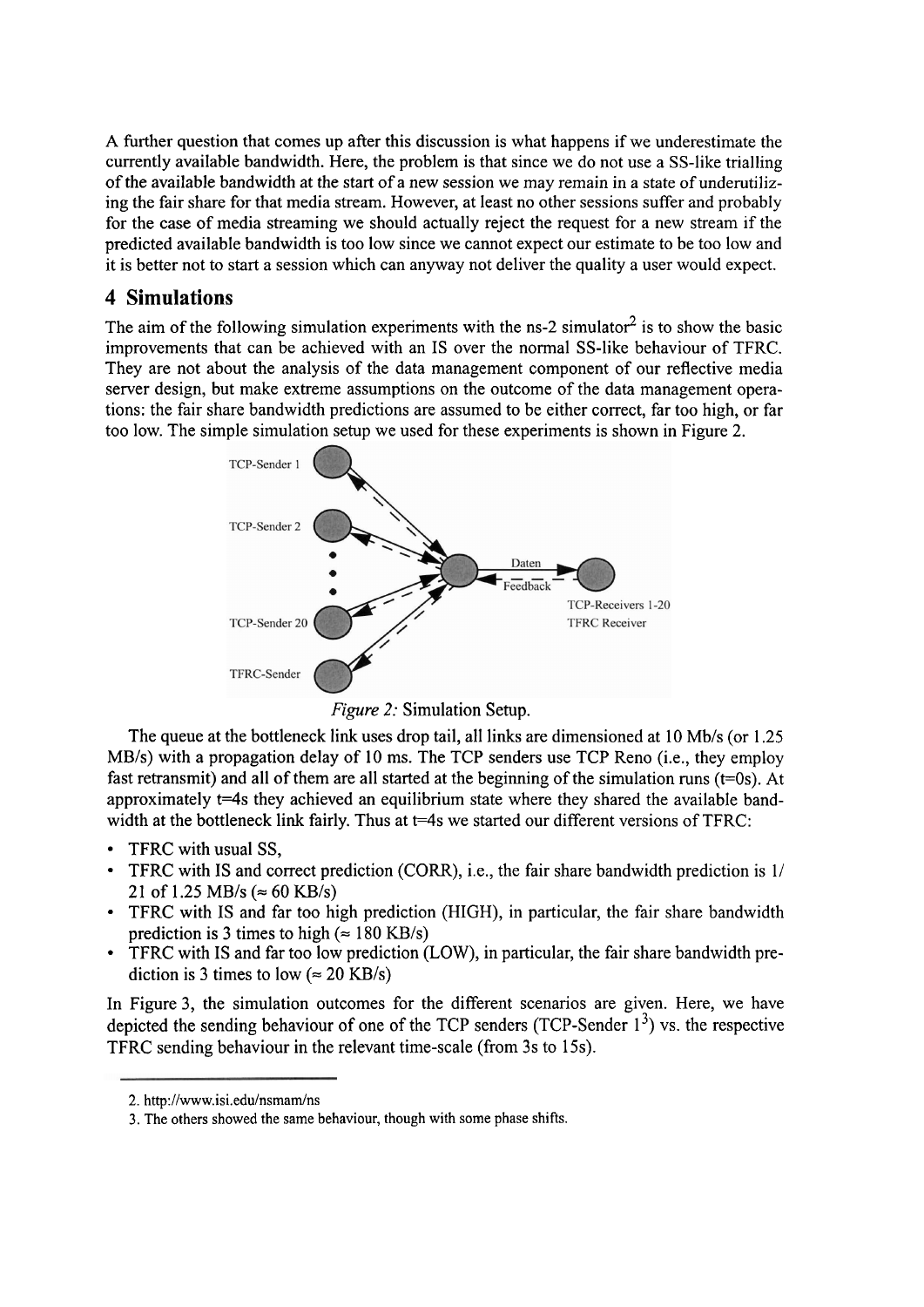

*Figure 3:* Slow Start vs. Informed Start TFRC with Differing Prediction Scenarios.

It is obvious that with a correct prediction we can substantially improve on TFRC's usual start-up behaviour resulting from SS: TFRC with SS took about 5s (from  $t = 4s$  to 9s) until it tums to a stable CA-like behaviour, whereas TFRC with IS(C0RR) shows immediate stability from its start. Interestingly, also for a far too high prediction of the fair bandwidth share for the TFRC session, it takes only about 1s until a stable behaviour can be observed. So, we have achieved the goal of a fast reaction of the informed start on an overestimated bandwidth prediction. The case IS(L0W) shows that an underestimation requires a longer start-up phase until the fair bandwidth share is reached than the other cases (including the slow start case), yet it does so in a fairly smooth way which from the perspective of streaming applications should be desirable.

### **5 Conclusions**

In this paper, we have investigated how TCP-friendly transmission schemes for media streaming could be enhanced to circumvent the inheritance of TCP's disadvantageous start-up behaviour by the use of inter-session congestion control. For that purpose we have introduced a reflective media server design and described its major fünctional components: data management and transmission. In contrast to previous work, we have focussed on the maximization of sharing rules between sessions by the use of cluster analysis techniques taking into account the specific requirements for media streaming servers. We have shown how TFRC, a special instance of a TCP-friendly transmission protocol can be extended to use an informed start based on the operations performed by the data management component of the reflective media server. By simulations we have shown the benefits of an informed start over the normal slow start-like behaviour of TFRC.